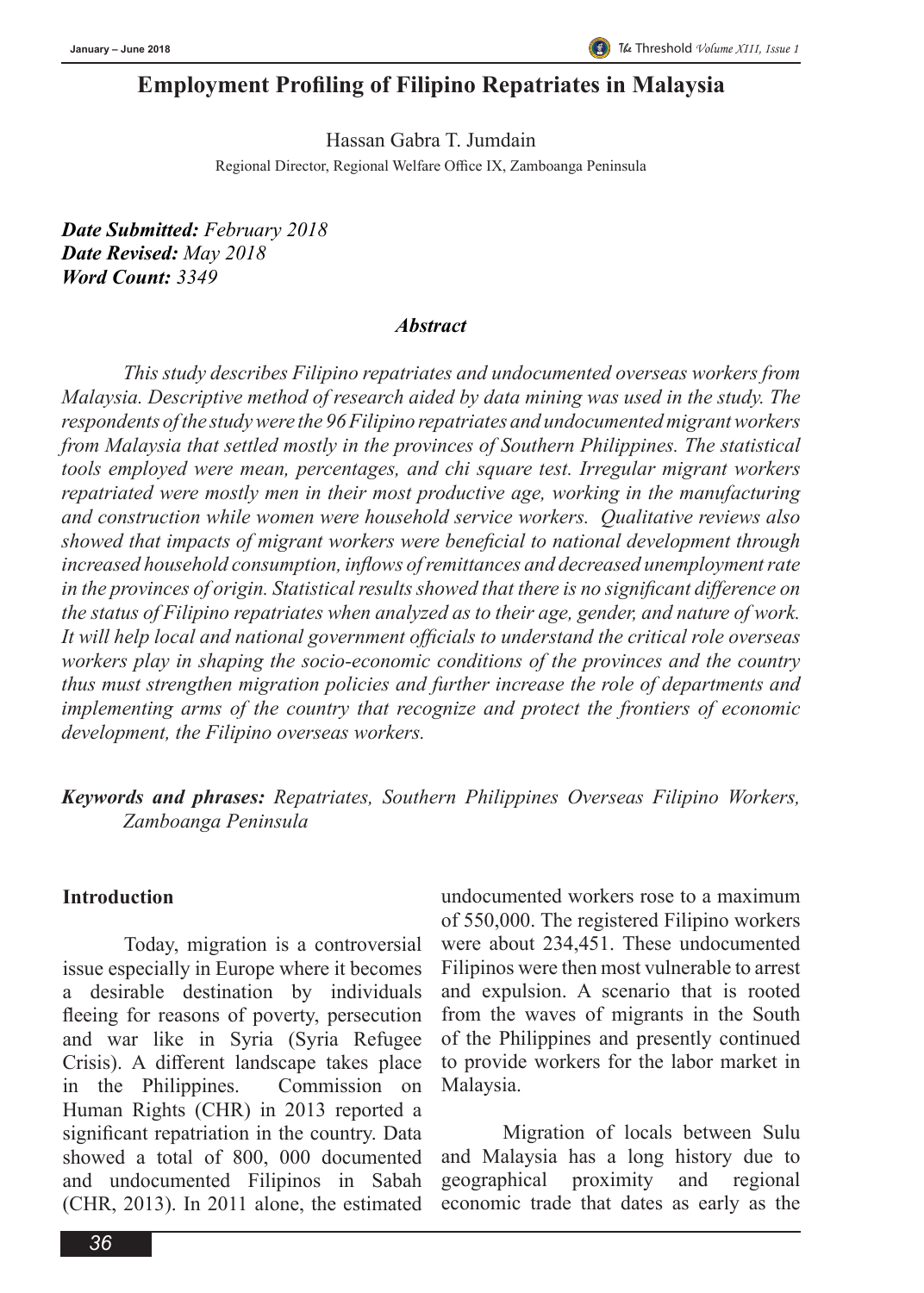ninth century (Sadiq, 2005). Sitangkai, the southernmost village of Tawi-Tawi is about 50 km away from Manakalan, the nearest coastal village in Sabah (Shimizu, 2002). Malaysia is not party to the international conventions that protects migrants and refugees. Moral obligation thus rests in the Philippine government to institute agreements that will improve the situation. Protecting interests of Filipinos should be given priority. The Philippine Constitution, provides that the prime duty of the Government is to serve and protect the people (Article II, Section 4). With improved migration policy, significant portion of the labor market in Western Mindanao and the ARMM will be maximized. From a theoretical perspective, the return of migrants to their country of origin can benefit economic development in several ways (Ruhs, 2008).

First, migrant workers may have acquired knowledge and skills that can be transferred and can be used productively upon their return. Second, migrant workers can put their savings for productive investments, such as setting up businesses that could generate wider developmental impacts for their home community. Third, migrant workers can help reverse some of the negative effects attendant to the emigration of skilled and highly skilled workers, such as doctors and nurses. This study sheds light on the status of Filipinos repatriated from Malaysia.

## *Theoretical Consideration*

The Heckscher-Ohlin Trade Model stated the standard that trade and migration are substitutes (Cahuc et al., 2004). Increase in immigration will increase national income of the host country. In the case of Malaysia which is the host country, increase of Filipino immigrants will increase income of Malaysia. Influx of foreign workers will shift the labor supply, decrease wage

as cost of production thus increase profit of employers. Better accumulated profit of resource owners like proprietors and incorporators has multiplier effect towards economic growth.

The model predicts that labor migrates from regions where its marginal product is low to regions where its marginal product is high, and that it will cross international borders to do so. In the absence of restrictions, labor migration tends to bring about wage convergence between the host and source countries. The source country will experience a rise in wages and a fall in returns to capital, a rise in per capita income and a fall in national output. This is assuming that there is no simultaneous emigration of capital.

The host country will see a fall in wages as a result of the influx of workers and a rise in returns to capital. Per capita income will fall although national income rises. However, if wage earners also see some earnings from owning capital such as pensions, shares or housing, then it is possible that per capita income of the pre-immigration population rise with the increasing return to capital. The per capita income of the immigrants is also higher than it would have been in the source country. As a consequence, individuals could be better off even though the host country is worse off. When there is simultaneous emigration of capital in the form of financial or human capital the predicted effects are less clear without precise information about the nature, value and ownership of the capital.

If there are only two factors of production like capital and labor, the model's results hold. But if there are more than two factors, then the results of factor migration being a perfect substitute for trade in causing factor price equalization may no longer hold. When economies of scale in production are possible, then migration and

*37*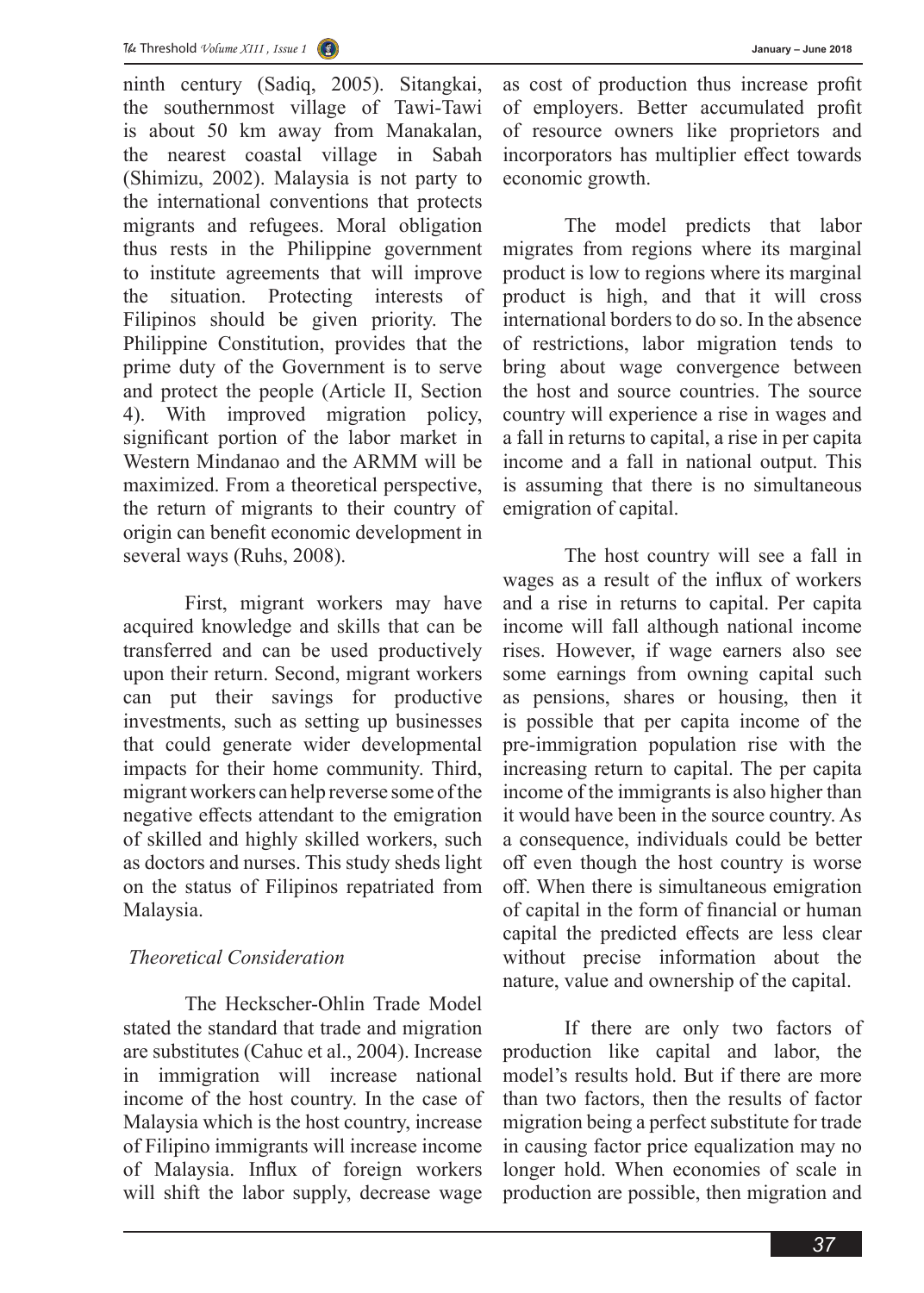trade may act as complements, rather than substitutes. Since with economies of scale it is always cheaper to produce in one location rather than two, production expands until either demand or economies of scale in one country are exhausted. Production in one country will be reduced as production in the other expands. Factors will shift to the location of expanding production. This would increase the host country's capacity to export, as well as increasing its domestic market for imports.

Along this line, the economic assessment of Davis and Weinstein (2006) also further explains this study in Returns from Immigration taking into account the origins of factor price or wage differences that motivate migration using the variant of the standard Ricardian trade model to take into account the origins of factor price differences that motivate migration. They asserted that a technologically superior economy encourages immigration which wants to exploit the technological advantages and those consequently domestic labors units receive lose relative to a baseline with free trade.

The positive gain that a host country harnesses from immigration which in this study refers to Malaysia is explained in the Model of the Labor Market. The central concept of the model emphasized that consequently, positive externality will reinforce institutional trade relations in the form of policies and laws promulgated or existing ones strengthened. This model is an alternative approach that explains the impact of migration and trade in this study.

On the other hand, matters on wages and employment depend on the relationship between labor supply and labor demand. When immigrants enter the country, the supply of labor expands and the market wage falls considering that all other things being equal. As a result, native workers

earn a lower wage but total employment increases. The economy's total output also expands. The expansion in output generates an increase in income for the owners of capital in local firms and naturally, income for immigrants. Under certain conditions the loss in income for native workers is more than offset by the increase in income accruing to the owners of capital. The result is a net increase in national income. This increase is referred to in the labor economics literature as the immigration surplus.

## **Methodology**

Filipino repatriates were described through the estimates computed. Implications on age, gender, and nature of work were described in relation to their wages and place of work. The list of identified repatriated Filipinos were taken from the Philippine Overseas and Employment Office, Bureau of Immigration, Department of Foreign Affairs and the Department of Social Welfare and Development (DSWD). The list obtained was numbered and categorized by nature of work. Name-list included data such as gender, age and language spoken. Respondents were randomly selected from the provided list and the selected were the interviewed and described in this study. The 96 respondents were drawn randomly. Table 1 shows the distribution of respondents by region. There were 64 respondents from the ARMM, 24 respondents were from Zamboanga Peninsula and eight respondents were from other areas identified like Pampanga, Pangasinan, Rizal and Malaysia.

A questionnaire utilized in the study was made. There were three items in the questionnaire. A cover letter was drafted to protect rights of the respondents for their approval and when answered assured confidentiality of responses in each item. The instrument comprised of two parts. The first part was the profile of the respondents. Their name, gender, education and nature of

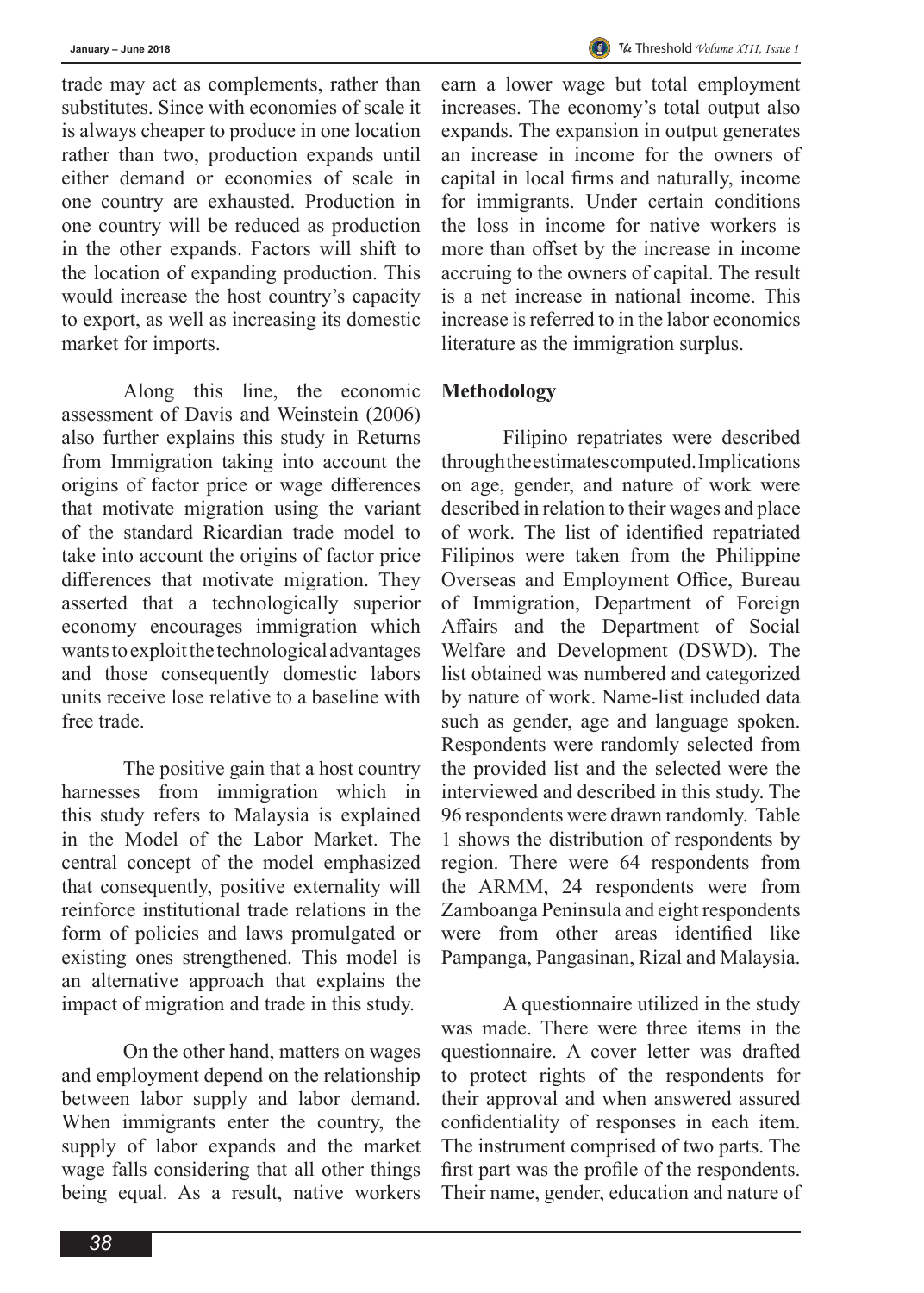work while employed in Sabah, Malaysia were revealed. The second part was the employment status of the respondent. The checklist consisted of the wage per day of the respondent while employed in Sabah and their place of work. On the other hand, the same respondent was asked on his or her wage per day while employed in and place

of work when deported from Sabah.

The study used mean and percentages in the conduct of the analysis. Further analysis was required to determine significant difference. Chi-Square Test was the statistical tool used in the study.

Table 1

| ◡<br>$\overline{ }$<br><b>Region</b> | $\overline{ }$<br>$\overline{ }$<br><b>Province/City</b> | ◡<br><b>Number of Filipino</b><br><b>Repatriates Selected</b> | ပ<br><b>Percent of Respond-</b><br>ents by Region |
|--------------------------------------|----------------------------------------------------------|---------------------------------------------------------------|---------------------------------------------------|
|                                      | Basilan                                                  | 11                                                            |                                                   |
| <b>ARMM</b>                          | Sulu                                                     | 18                                                            | 67                                                |
|                                      | Tawi-Tawi                                                | 35                                                            |                                                   |
|                                      | Zamboanga City                                           | 14                                                            |                                                   |
| Zamboanga Peninsula                  | Zamboanga del Norte                                      | 6                                                             | 25                                                |
|                                      | Zamboanga de Sur                                         | 2                                                             |                                                   |
|                                      | Zamboanga Sibugay                                        | 2                                                             |                                                   |
|                                      | Davao                                                    |                                                               |                                                   |
|                                      | Pampanga                                                 |                                                               |                                                   |
| Other Areas                          | Pangasinan                                               |                                                               | 8                                                 |
|                                      | Rizal                                                    |                                                               |                                                   |
|                                      | Malaysia                                                 | 4                                                             |                                                   |
| <b>Total Number of Respondents</b>   |                                                          | 96                                                            | 100%                                              |

*Distribution of Filipino Repatriates as Respondents of the Study by Region*

### **Results**

### *Level of Education*

 Presented in Table 2 are the data on the level of education of the respondents. Education is classified into two only, the less schooled and better schooled. Less schooled refers on the maximum graduated high school to the lowest barely had education. The better schooled refers to those college level and even graduated a college degree. In this study, it could be seen that 95 or 98.06 percent of the total number of respondents were less schooled while only 1 or 1.04 percent was better schooled.

From the result of the study, it could be inferred that most of those who work outside the country, especially in Malaysia,

are less schooled individuals. They are the non-professionals who opted to work abroad rather than work in the country as they may get better pays outside the country. Going further, there is a very least chance of getting a better employment and better pay in the country if one is less schooled thus, these individuals hoped to find a better job outside the country and get a better pay though they may have less education. Education does not play a prominent role in Filipino migration. UNESCO estimated at 8,443 the number of Filipino student migrants in 2008 (NSO 2011).

On the contrary, the data on overseas Filipino workers (OFWs) in the quarterly Labor Force Survey (LFS) shows more than half of the OFWs have at least a tertiary education. By contrast, only as much as a

*39*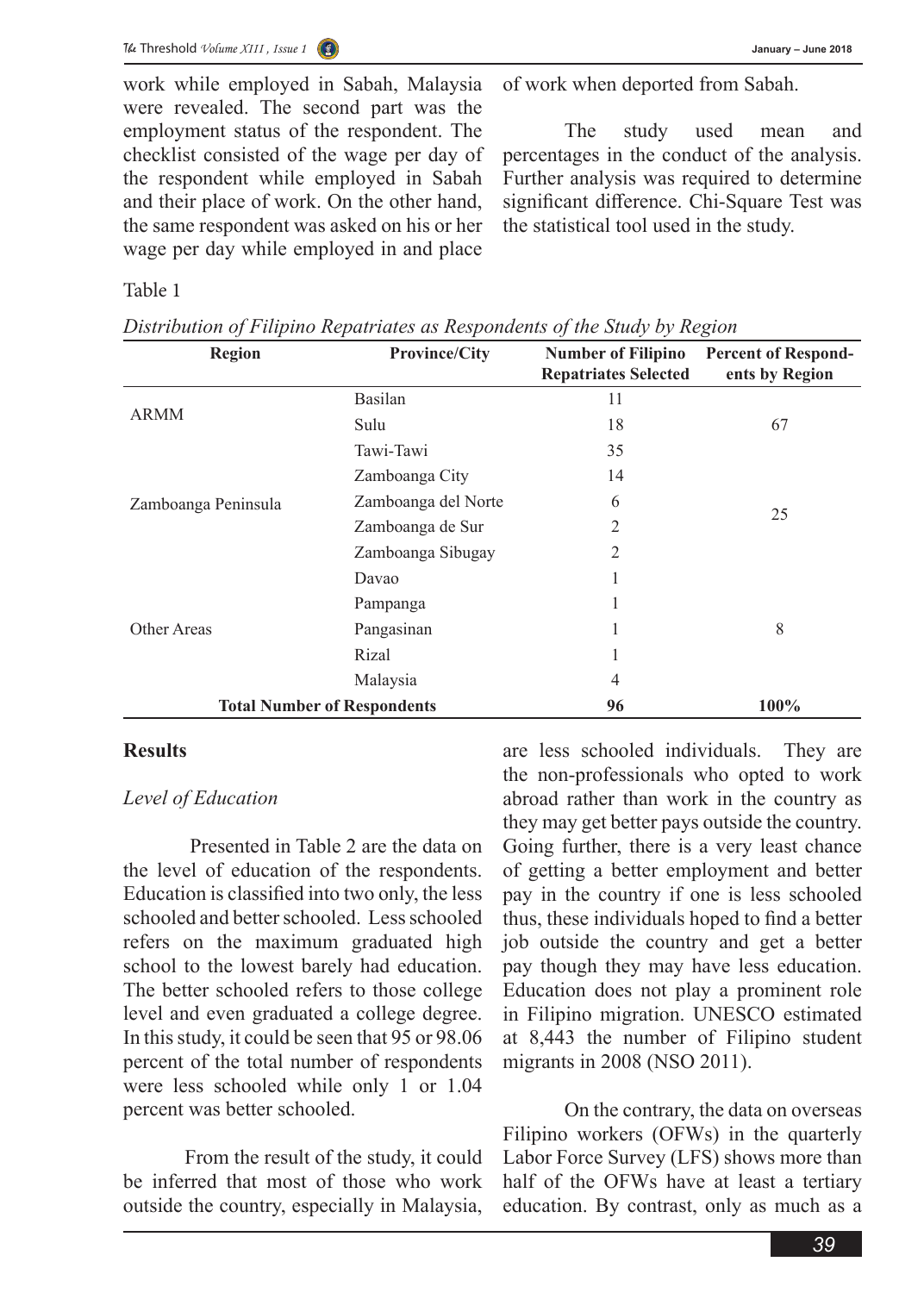fourth of those employed locally during the same period have some college education. It has been observed that both permanent and temporary migrant flows are more selective of the more educated (Orbeta, Jr. & Abrigo, 2009).

Studies show that a total 18.1% of the respondents had no schooling at all while 10.4% only had three years or less of primary schooling and another 19.6% had attended just 4-6 years of primary schooling. Hence, it is not surprising that these people look for

Table 2

*Profile of the Respondents in Terms of Education*

| <b>Education</b> | <b>Frequency</b> | Percent |
|------------------|------------------|---------|
| Less Schooled    | 95               | 98.96   |
| Better Schooled  |                  | 1.04    |
| Total            | 96               | 100.00  |

jobs in Malaysia where opportunities to get a work are available (Azizah & Ragayah, 2011).

# *Nature of Work*

Table 3 reflects the nature of work of the respondents. It could be seen in the table that there were 37 or 38.54 percent who

were engaged as household service workers. On the other hand, there were also 25 or 26.94 percent of the respondents who were working in manufacturing firms. Seventeen or 17.71% were in the construction firms. Six or 6.25 percent were in the service companies while there were 11 or 11.46 percent who did not find work at all. The overall result showed that there were more

Table 3

*Profile of the Respondents in Terms of Nature of Work*

| Nature of Work    | Frequency    | Percent |
|-------------------|--------------|---------|
| Household Service | 37           | 38.54   |
| Manufacturing     | 25           | 26.04   |
| Construction      | 17           | 17.71   |
| Services          | 6            | 6.25    |
| Agriculture       | $\mathbf{0}$ | 0.00    |
| Plantation        | $\mathbf{0}$ | 0.00    |
| Gas and Oil       | $\theta$     | 0.00    |
| Not Working       | 11           | 11.46   |
| Total             | 96           | 100.00  |

respondents who were working the in the households than in any other sector.

The finding is corroborated by Orbeta et al. (2009). He revealed that the dominance of professionals in the 1975 was replaced by a notable spike in production process workers, transport and labourers in the 1980s and by service workers in recent

years. Service workers are predominated by maids and housekeepers in the low to semiskilled class, deployed around the world, but with large concentrations in the Middle East and in East Asia (Orbeta, Jr. et al., 2009). In terms of jobs, the number of OFWs deployed as household service workers is the largest number at 33% in 2011 and 34% in 2012 (POEA 2012).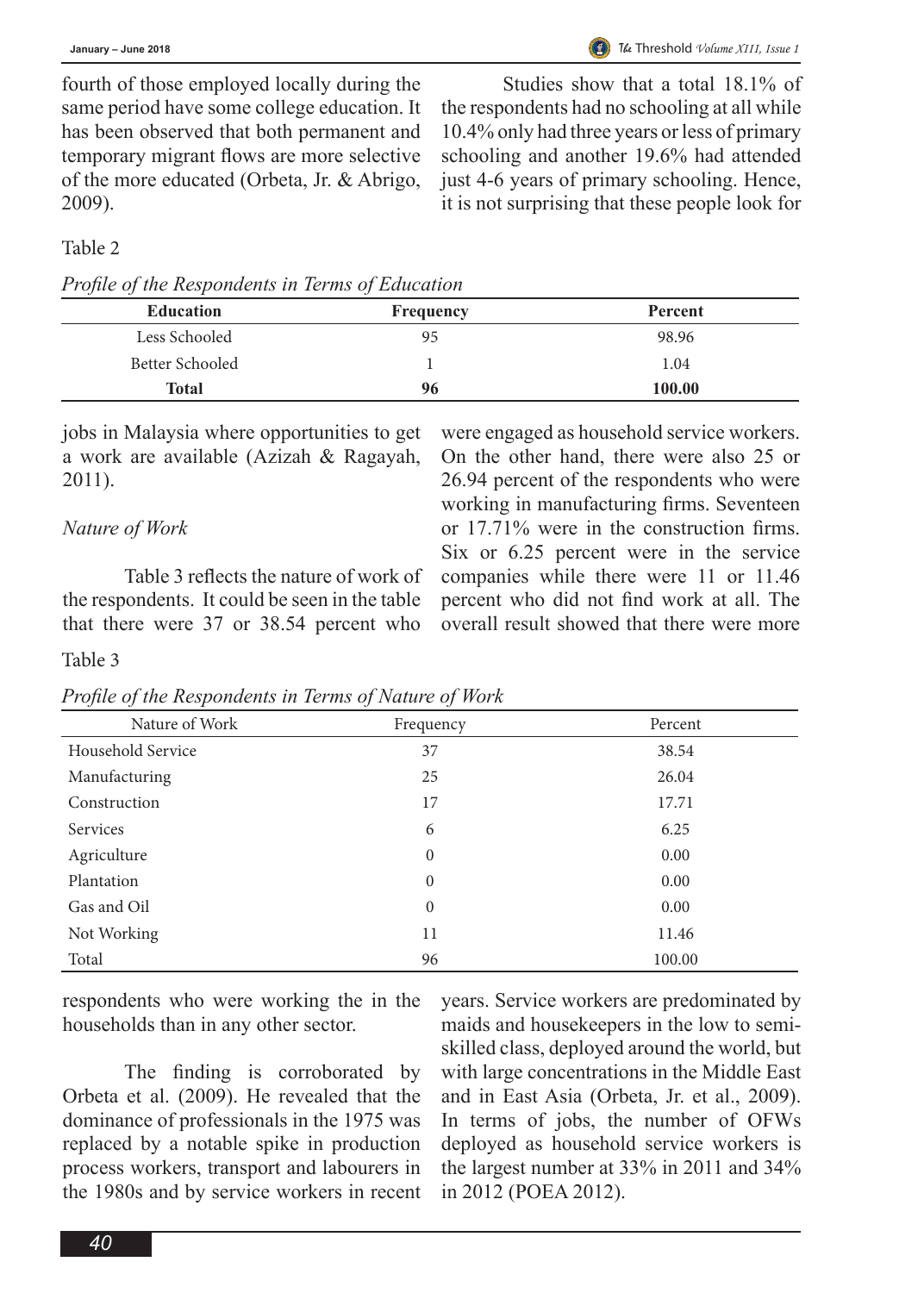

However, Battistella et al. (2013) study contradicted the findings and revealed that most OFWs find employment as service or production workers. These two categories comprise 80 percent of all OFWs. Production workers include a variety of skills including laborers, who comprise the single largest category. The service sector instead is dominated by domestic workers, the topmost occupation of OFWs.

Table 4 presents the distribution of Filipinos who worked in the different areas of Malaysia other than Sabah at the time they were employed abroad. More than 27 percent were in Kota Kinabalu, Sabah. The area is industry based of though diminishing;

it has a rising tourism industry that compensates the decline. It is the capital city of Sabah. The second place of employment destination was Sabali, Sungei, Malaysia at 17.71 percent. It is an agricultural area that also provides opportunities for less schooled workers.

Selangor is registered the largest number of illegal immigrants working in Malaysia followed by Sabah, Sarawak, Kuala Lumpur, Johor, Terengganu, Kedah, and Penang (Azizah et al., 2011). According to the stock estimate data for 2011, irregular migration accounted for a quarter of the overseas Filipino population in 2000, but

Table 4

*Status of Repatriates in Terms of Place of Work*

| <b>Place of Work</b>      | Frequency      | Percent |
|---------------------------|----------------|---------|
| Kota Kinabalu             | 26             | 27.08   |
| Pinampang, Sabah          | $\overline{2}$ | 2.08    |
| Sandakan                  | 6              | 6.25    |
| Kuala Lumpur              | 12             | 12.50   |
| Sabali, Sungei            | 17             | 17.71   |
| Bidisi, Sandakan          | 1              | 1.04    |
| Simsim, Sandakan          | 1              | 1.04    |
| Putatan, Sabah            | 1              | 1.04    |
| Labuan                    | 9              | 9.38    |
| Kuta Balud, Kota Kinabalu | 1              | 1.04    |
| Sipitang, Sabah           | 1              | 1.04    |
| Hinanam, Kota Kinabalu    | 1              | 1.04    |
| Kampung Bern, Sabah       | 2              | 2.08    |
| Siritaman, Sandakan       | $\overline{2}$ | 2.08    |
| Groomview, Sandakan       | 1              | 1.04    |
| Umba, Sabah               | 1              | 1.04    |
| Tawau                     | 1              | 1.04    |
| Not Specified             | 12             | 12.50   |
| <b>Total</b>              | 96             | 100.00  |

progressively declined to 8 percent in 2007. And rose slightly to 10 percent by 2011.

The most numbered Filipinos in an irregular situation is in Malaysia.

Malaysia had another round of repatriation of unauthorized migrants in 2004, which dropped the number of unauthorized Filipino migrants from 300,000 in 2004 to 125,000 in 2005 (CMR 2013).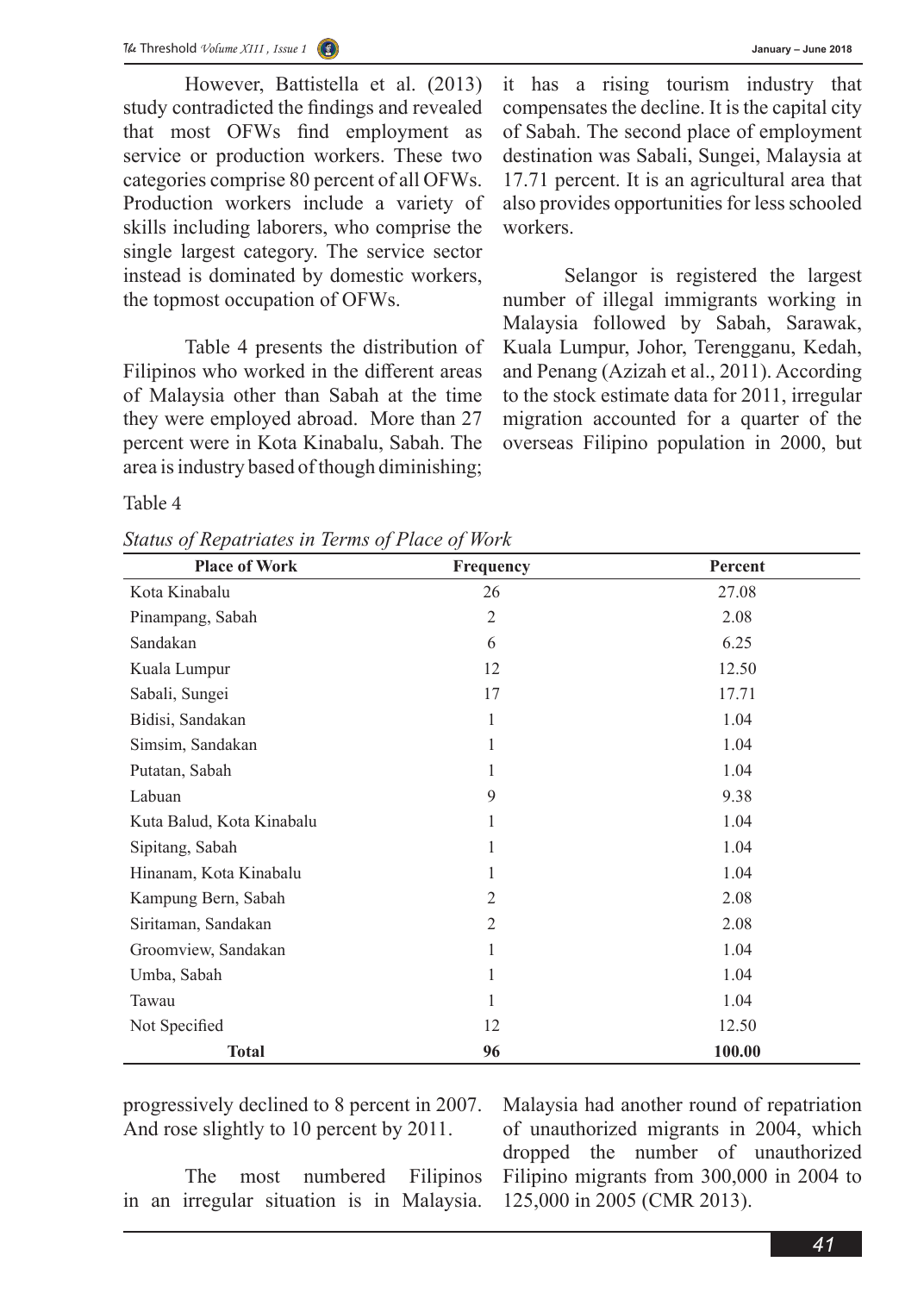Shown in Table 5 is the test of difference on the place of work when grouped by age. The data showed that the computed chi-square value was 4.292 with a computed probability of acceptance coefficient of 0.232. This means there is therefore no significant difference on

the place of work of the repatriates when grouped by age.

Azizah (2011) confirmed in her study that more young people but physically fit looked for a job, especially when the jobs are of the unskilled and semi-skilled types which require more physical than mental

#### Table 5

| Test of Difference on the Place of Work When Grouped by Age |  |
|-------------------------------------------------------------|--|
|-------------------------------------------------------------|--|

| Age           |          | <b>Place of Work</b> | <b>Total</b> | Chi-square    |    |         |
|---------------|----------|----------------------|--------------|---------------|----|---------|
|               | KK       | KL                   | Sab          | <b>Others</b> |    | value   |
| 30 below      | 18       |                      | 10           | 19            | 52 |         |
| Above 30      |          |                      |              | 22            | 44 | 4.292ns |
| Total<br>____ | 26<br>-- |                      |              | 41            | 96 |         |

### *\*At 5% level of confidence*

energy. Moreover, it cannot be discounted that those who were single left their home to look for jobs overseas.

Table 6 shows a computed chi-square value of 9.49 with a probability coefficient of 0.019. This leads to the non-rejection of the null hypothesis. There is therefore no significant difference on the place of work of the respondents when grouped by gender. It could happen that similar work is offered in different places in Malaysia which calls for employment of both male and female, thus, the result show no significant difference.

Further, the data show that choosing a place to work does not depend on whether one is male or female. What matters are the availability of the work and the tendency

of getting hired. At this point in time with the battle cry of gender equality, people can even work on any job available, regardless of being male or female. Work can be done by all gender preferences nowadays. Thus, being male, female, transgender or whichever gender preferences are not a critical issue in terms of finding a work anywhere.

A survey on the final location of employment and gender of irregular migrants in Malaysia in 2011 reported that males were working all over Malaysia, with most of them were located in Selangor (24.2%), Sarawak (19.8%) and Sabah (19.0%). As for the females, the majority was working in Sabah (27.6%), followed

## Table 6

*Test of Difference on the Place of Work When Grouped by Gender*

| Gender |    | <b>Place of Work</b> | <b>Total</b> | Chi-square    |    |                    |
|--------|----|----------------------|--------------|---------------|----|--------------------|
|        | KK | KL                   | Sab          | <b>Others</b> |    | value              |
| Male   | 14 |                      |              | 33            | 61 |                    |
| Female | 12 |                      | 10           | 8             | 35 | 9.49 <sub>ns</sub> |
| Total  | 26 | 12                   | 17           | 41            | 96 |                    |

by Selangor (22.4%) and Johor (14.1%) (Azizah et al., 2011).

Table 7 shows the test of difference on the place of work of the repatriates when grouped by nature of work. This means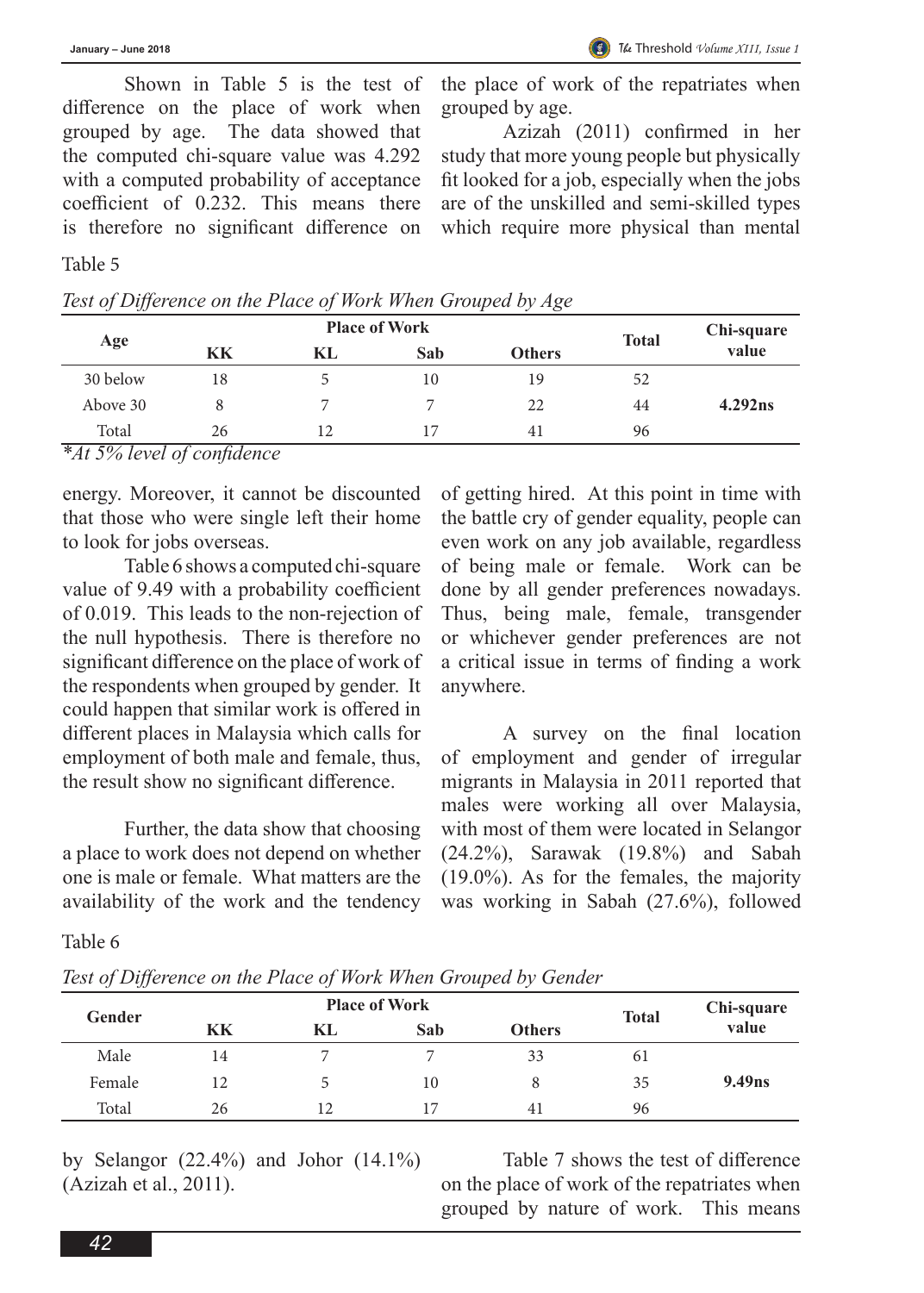that the place of work may have differed in terms of the nature of work at hand. This implies those different work genres are

offered in different places, making people take a work which is available in a particular place. This may be because different places

Table 7

| Test of Difference on the Place of Work When Grouped by Nature of Work |  |  |  |
|------------------------------------------------------------------------|--|--|--|
|                                                                        |  |  |  |
|                                                                        |  |  |  |
|                                                                        |  |  |  |

| Nature of  |    | <b>Place of Work</b> | <b>Total</b> | Chi-square    |    |           |
|------------|----|----------------------|--------------|---------------|----|-----------|
| Work       | KK | KL                   | Sab          | <b>Others</b> |    | value     |
| House help | 12 | o                    |              | 34            | 61 |           |
| Others     | 14 | n                    |              |               | 35 | $11.818*$ |
| Total      | 26 | 12                   | 17           | 41            | 96 |           |

*\*At 5% level of confidence*

have different capabilities and resources available existing in the place which needed people to top it.

## **Conclusion**

Filipinos to work abroad must be at least 21 years old in which repatriates and migrants were able to comply. Repatriates are dominated by male migrant workers. The respondents are composed of large group of Muslims. Overwhelming majority of the respondents barely have education. Female repatriates engage in household service while the repatriates engage in construction and manufacturing. Age and gender are not basis for employment but the nature of work affects their place of work.

Generally, Filipino repatriates especially those originating from less developing regions like the ARMM and Zamboanga Peninsula regions of Mindanao are potential frontiers of development in the country. The young productive Filipino migrant workers call for serious policy reforms through better education, certified skills training, accessible support system and higher earnings during their stay in the Philippines and the receiving country.

## **Recommendations**

The Local Government Units (LGU)

of the provinces of Tawi-Tawi and Sulu, where the bulk of the Filipino repatriates originated from, may establish a Wellness Center with key agencies (TESDA, POEA, DOLE, DSWD, DOH, DepEd) to take mutually exclusive roles in augmenting human capital to expand employment opportunities geographically and financially.

An OFW representation may be created in every Regional Development Council (RDC) of all regions in the Philippines. Likewise, an OFW representative may be included in the TESDA National and Regional policy making body may also be added for skills enhancement and training.

Mapping up operations may be conducted in every barangay, city and municipality to determine the accurate number of OFWs, both active and inactive to be spearheaded by their respective LGUs. The migration model of inclusive economic development is herein formulated through migrant worker welfare support services to include onsite legalization of migrant workers and augmenting their skill composition and education during their return to the home country in which the government is the lead actor.